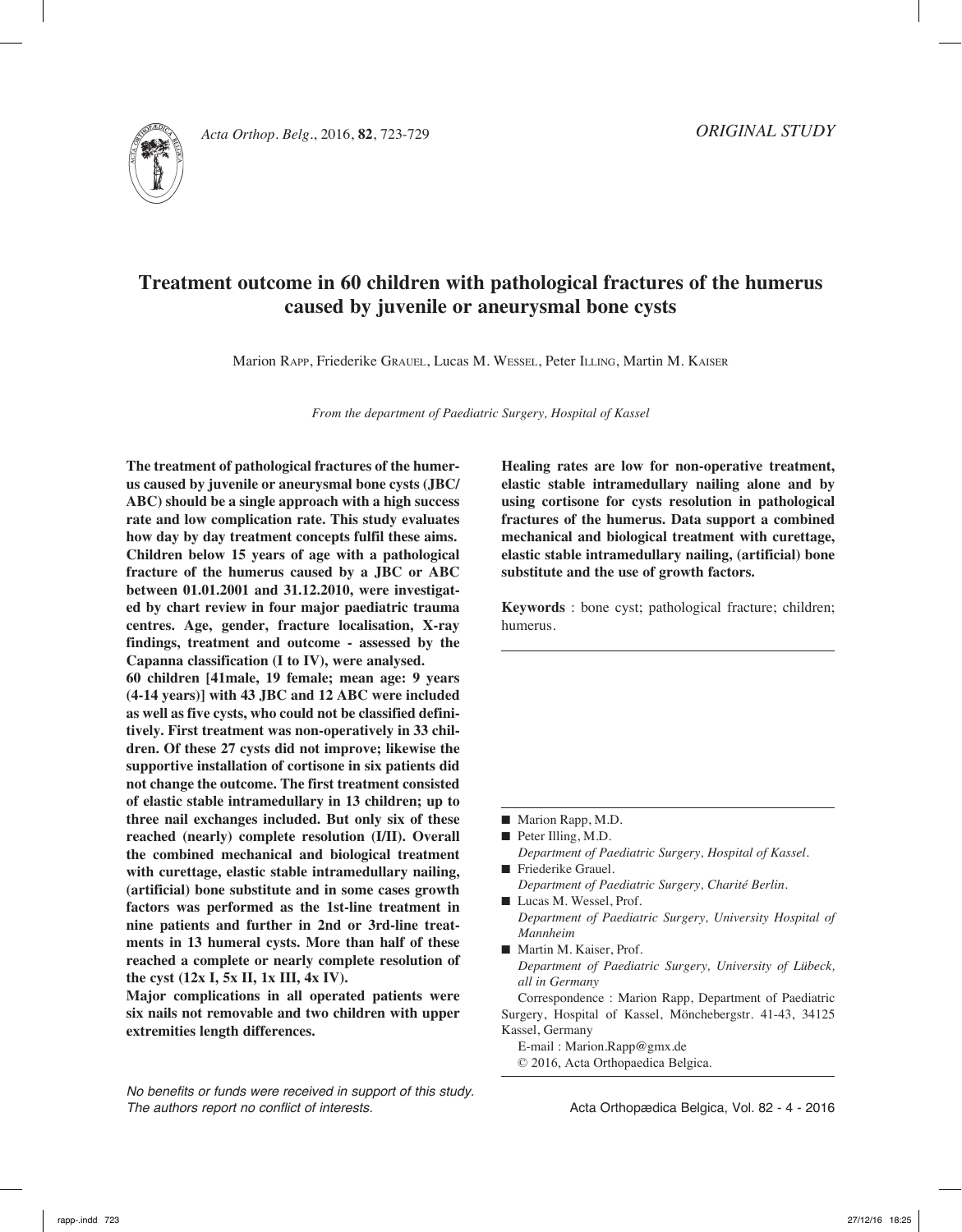### **INTRODUCTION**

Pathological fractures are the most common presentation of juvenile or aneurysmal bone cysts in children (*29*). Both types of cysts weaken the cortex, predisposing the bone to pathological fractures which occur most often in the proximal metaphysis of the humerus (*7*). No causal therapy currently exists for juvenile and aneurysmal bone cysts because their definite aetiology has remained unknown since their first description (*31*). In contrast to a random finding of a juvenile or aneurysmal bone cyst, a pathological fracture often needs immediate treatment due to pain and (more rarely) due to instability of the fracture. A wide range of different treatment options exists (*6,11,23,25*), from the principle of 'watch and wait' for spontaneous consolidation, which occurs in around 15% of all cysts after fracture (*7,20*), decompression of the cyst by cannulated "decompression" hollow screws (*1,12*) to combinations of osteosynthesis and biologicals (*17,26*). In addition, the filling of the cysts is reported: with cortisone (*28,32*), bone marrow (*5,33*) or bone grafts (*6,14*). Another approach is the stabilisation of the bone in combination with cyst decompression by elastic stable intramedullary nailing (*18*). This procedure can also be combined with curettage, different kinds of bone substitute (*3,7,17*) and individual or combined application of growth factors (*26*). However, none of these various treatments has been evaluated in a level 1 randomized controlled trial; mainly retrospective case series are published referring to one institution with different the cyst locations or combinations of pathological fractures and random findings of bone cysts (*16*). Another problem is of promising short-term results, for example early studies with percutaneous injection of methylprednisolone acetate, which cannot later be substantiated when using clear in- and exclusion criteria (*13*). Failure rates of about 80% for cortisone, 64% for isolated curettage and 50% for combined procedures with bone marrow are reported in literature (*28*). A similar problem seems to exist for elastic stable intramedullary nailing and the application of biologicals. Around a decade ago surgeons began to use elastic stable intramedullary

nailing more frequently for stabilizing pathological fractures of juvenile and aneurysmal bone cysts. Following stabilization, very high success rates in the complete healing of the cysts were, and still are, reported in the literature (*18,24*). However, other studies could not confirm this and reported a prolonged healing period and the requirement for the exchange of the elastic stable nails once, twice or up to four times during therapy (*26,27*). Because of this Kanellopoulos and his colleagues described, some years ago, a novel combination therapy of osteosynthesis and biologicals (*17*). Their treatment concept employed successfully demineralised bone matrix and autologous bone marrow injection in addition to intramedullary nailing; but no long term results or further case series were published.

The German society of paediatric surgery has defined treatment goals in their guidelines for the evaluation of nowadays and future treatment concepts (*16*):

— A single approach should lead to complete healing.

— The duration of the treatment concept should be as short as possible.

— Treatment should offer a very high success with a low complication rate.

— A treatment concept should offer the child a fast recovery and participation in all age-related activities without any restrictions in sporting activities or contact with his peers.

The aim of this study is to evaluate the actual day-by-day treatment in different clinics focused on pathological fractures of the humerus and to describe how current treatment concepts fulfil the aims of the guidelines in daily practice.

## **Patient and Methods**

The study population comprised all children and adolescents below 15 years of age with a pathological fracture of the humerus caused by a juvenile or aneurysmal bone cyst treated in one of the four participating paediatric surgery trauma centres between 1 January 2001 and 31 December 2010. Children with an asymptomatic juvenile or aneurysmal bone cyst as well as those without a pathological fracture were excluded from further investigations.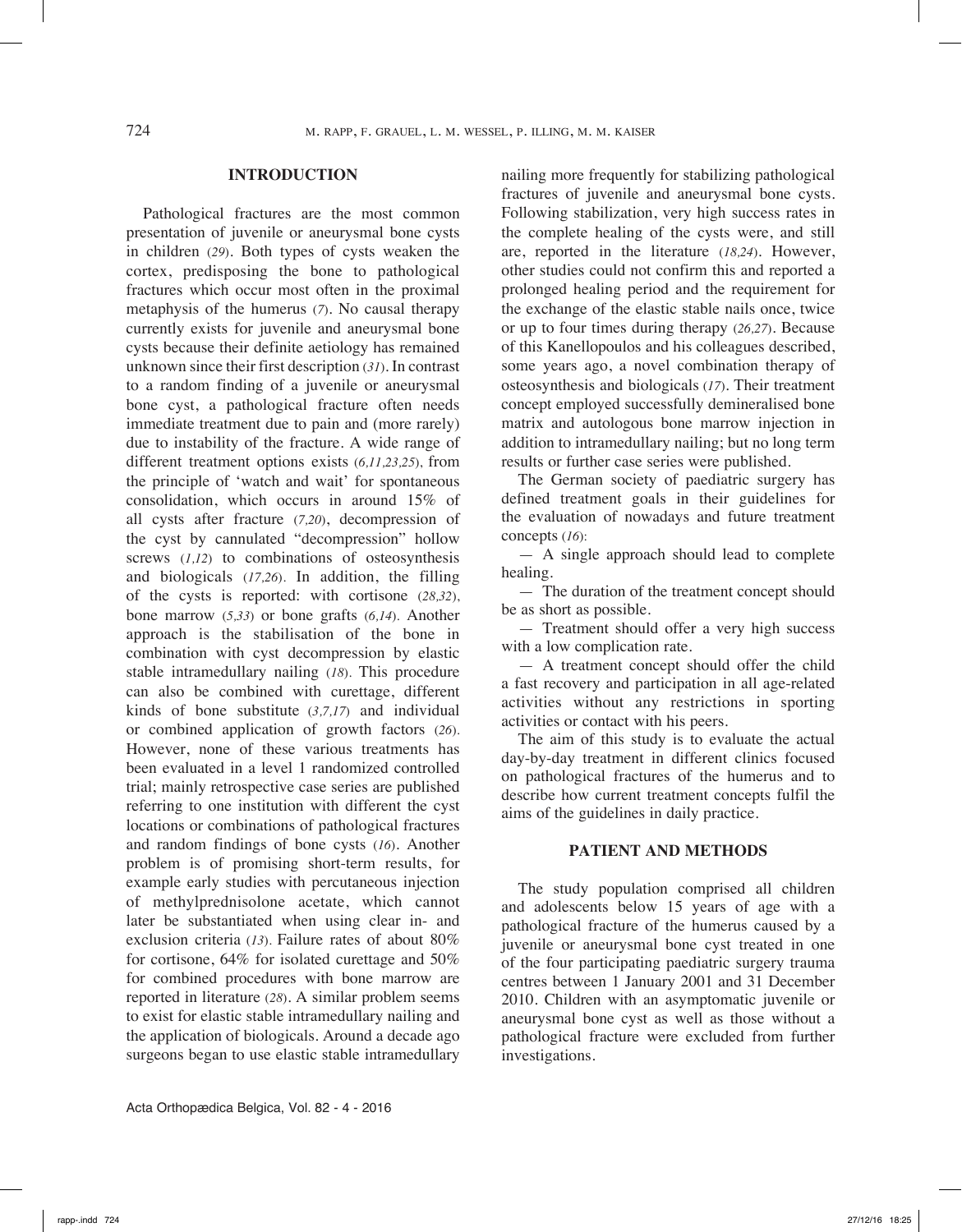The selected paediatric surgery trauma centres were located in different parts of Germany; two in urban cities and two in smaller cities with a more rural community. Each was a referral for paediatric fracture treatment with experts on call.

The retrospective data collection from medical charts and images in each clinic included for each patient: gender, age, localization of pathological fracture (proximal or distal metaphysis, diaphysis), cyst type (defined by radiological imaging or histopathological examinations), method of non-operative or operative treatment, type of osteosynthesis, type of bone substitutes and use of biologicals. Short-term follow up comprised periand postoperative morbidity, time and number of refractures and major complications such as growth plate arrest.

The outcome of each treatment cycle was classified by X-ray according to the scheme used by Capanna, either at the last recorded visit or at the time a further treatment was arranged due to failure of the earlier concept or became necessary due to a refracture (*2*):

 $-$  Grade 1 = healed – the cyst was completely filled in and the cortical margin thickened

 $-$  Grade 2 = healed with residual cyst – the cyst was consolidated with bone and the cortical margin thickened but there were still residual cyst parts

 $-$  Grade 3 = recurrence – the cyst initially consolidated with bone, but large areas of osteolysis and cortical thinning subsequently recurred

— Grade  $4 =$  no response – the cyst showed no evidence of response to the treatment.

Grades 1 and 2 were defined as success; grades 3 and 4 represented a failure in treatment. Afterwards all data were anonymised and sent to the main study centre for analysis.

Statistical analysis remained descriptive due to the heterogeneity of treatment concepts.

### **Results**

60 children [mean age: 9 years (4-14 years)] fulfilled the study criteria; twice as many boys (n  $= 41$ ) as girls (n = 19). The pathological fractures occurred in the proximal metaphysis in 38 children and in the diaphysis in 19 children. Bone cysts were juvenile in 43 cases and aneurysmal in 12; five cysts could not definitely be classified as juvenile or aneurysmal by X-ray (Table I).

During the treatment period, histopathological examination confirmed the diagnosis of 24 juvenile and 7 aneurysmal bone cysts; one further case of each was later classified by magnetic resonance imaging.

More than half of all humeral bone cysts were treated non-operatively by bandage during firstline treatment [Gilchrist ®] but, whereas only 6 of 33 children reached complete or almost complete resolution of the cyst (Capanna I/II), 22 needed further treatment methods (Table II).

Treatment with elastic stable intramedullary nailing alone in the 1st or 2nd treatment cycle was successful in 8 of 19 children. In treatments of 7 children using cortisone with or without osteosynthesis in the 1st, 2nd and 3rd treatment cycle, two reached Capanna II, the others were classified as 1´ Capanna III and 4´ Capanna IV.

In all treatment cycles, combined therapy concepts of osteosynthesis and biologicals, such as stabilisation with elastic stable intramedullary nailing, complete curettage of the cyst, filling the defect with bone substitutes and (sometimes) added growth factors, were successful in most cases  $(n =$ 22 ; 12<sup> $\cdot$ </sup> Capanna I, 5 $\cdot$  II, 1 $\cdot$  III, 4 $\cdot$  IV) and always reached Capanna I or II if growth factors had been added (n = 11;  $9'$  Capanna I,  $2'$  Capanna II).

As well as a total of 20 refractures in 7 children, two further major complications arose: in six

Table I. — Bone cyst type and localisation of the pathologic humeral fractures:  $n = 60$  (% in brackets)

|                                     | Localisation of the pathological fracture / bone cyst |                         |  |  |  |  |  |
|-------------------------------------|-------------------------------------------------------|-------------------------|--|--|--|--|--|
| Cyst type                           | proximal metaphysic: $n = 42(70)$                     | diaphysis: $n = 18(30)$ |  |  |  |  |  |
| Juvenile bone cyst: $n = 43$ (72)   | 31 (52)                                               | 12 (20)                 |  |  |  |  |  |
| Aneurysmal bone cyst: $n = 12$ (20) | 7 (12)                                                | 5(8)                    |  |  |  |  |  |
| <i>Not classified:</i> $n = 5(8)$   | 4(6)                                                  |                         |  |  |  |  |  |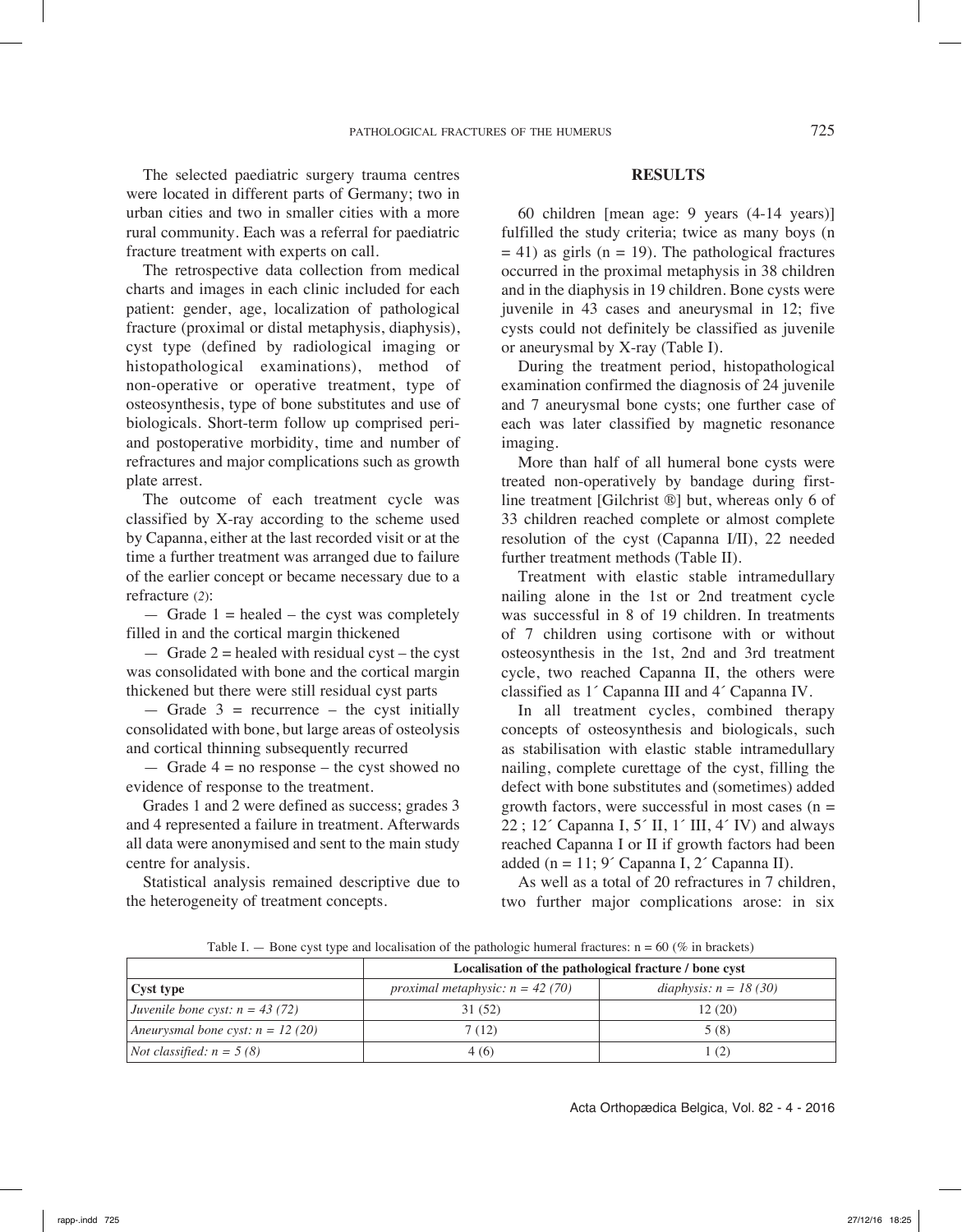| <b>First line treatment</b>                                                     |                  | 2 <sup>nd</sup> | 3 <sup>rd</sup> |                                            |                          |                          |                          |
|---------------------------------------------------------------------------------|------------------|-----------------|-----------------|--------------------------------------------|--------------------------|--------------------------|--------------------------|
| Ö second line treatment                                                         |                  | cycle           | cycle           | Outcome measured by Capanna <sup>[*]</sup> |                          |                          |                          |
| c third line treatment                                                          |                  | $n = 31$        | $n = 14$        |                                            |                          |                          |                          |
|                                                                                 |                  |                 |                 | 1                                          | $\mathbf I$              | Ш                        | IV                       |
| Conservative (non-operative) approach                                           | 33               |                 |                 | $\overline{\mathbf{3}}$                    | 3                        | 2[2]                     | 25 [20]                  |
| $\ddot{O}$ cortisone $(\sim 3x)$                                                |                  | 4               |                 |                                            | 1                        |                          | 3[2]                     |
| $c$ bone substitute $(S)$                                                       |                  |                 | $\mathbf{1}$    |                                            | ÷,                       |                          | 1[1]                     |
| c ESIN                                                                          |                  |                 | $\mathbf{1}$    | $\overline{\phantom{0}}$                   | $\overline{\phantom{0}}$ |                          | $1(\sim)$                |
| $\ddot{O}$ cortisone $(\sim 3x)$ + ESIN                                         |                  | $\overline{2}$  |                 | ÷,                                         | ÷,                       | 1 <sub>[1]</sub>         | $1 (+, )$                |
| c cortisone                                                                     |                  |                 | $\mathbf{1}$    | $\overline{\phantom{0}}$                   | 1                        | $\overline{\phantom{a}}$ |                          |
| $\ddot{O}$ curettage + bone substitute (A)                                      |                  | $\overline{2}$  |                 |                                            | $\mathbf{1}$             | 1 <sub>[1]</sub>         | $\overline{\phantom{a}}$ |
| $c$ ESIN + curettage + bone substitute (A)                                      |                  |                 | $\mathbf{1}$    |                                            | $\frac{1}{2}$            | 1 [1, 0]                 |                          |
| Ö ESIN                                                                          |                  | 6               |                 |                                            | $\mathfrak{2}$           | $\frac{1}{2}$            | 4[4]                     |
| c ESIN                                                                          |                  |                 | $\mathbf{1}$    |                                            | $\mathbf{1}$             | $\overline{\phantom{a}}$ |                          |
| $c$ ESIN + curettage + bone substitute (A/H)                                    |                  |                 | $\mathbf{1}$    |                                            | $\mathbf{1}$             | $\bar{a}$                |                          |
| $c$ curettage + bone substitute (A, A/S)                                        |                  |                 | $\mathfrak{2}$  | 1(A/S)                                     | $\overline{a}$           |                          | 1(A)                     |
| $\ddot{\text{O}}$ ESIN + bone substitute (S)                                    |                  | 5               |                 |                                            | $\mathbf{1}$             |                          | 4[3](#)(~)               |
| $c$ ESIN + bone substitute $(A, S)$                                             |                  |                 | 3               | $\overline{\phantom{0}}$                   | $\overline{\phantom{a}}$ | 1(S)                     | 2(A, A/S)                |
| $\ddot{\text{O}}$ ESIN + curettage + bone substitute (A, S)                     |                  | $\mathbf{2}$    |                 |                                            | 1(A)                     |                          | 1(S) [1]                 |
| c ESIN                                                                          |                  |                 | 1               |                                            |                          |                          | 1 <sub>[1]</sub>         |
| $\ddot{O}$ ESIN + curettage + bone substitute (S) + growth factor               |                  | $\mathbf{1}$    |                 | $1(\sim)$                                  | $\frac{1}{2}$            | $\bar{a}$                |                          |
| Bone substitute (S) without curettage                                           |                  |                 |                 | $\mathbf{1}$                               | ٠                        | ٠                        |                          |
|                                                                                 |                  |                 |                 |                                            |                          |                          |                          |
| <b>ESIN</b>                                                                     | 13               |                 |                 | $\overline{2}$                             | $\overline{\mathbf{4}}$  | 3[3]                     | 4[3]                     |
| $\ddot{\text{O}}$ ESIN + curettage + bone substitute (A, S)                     |                  | $\overline{2}$  |                 | $1(S, \sim)$                               | 1(A)                     |                          |                          |
| $\ddot{O}$ ESIN + curettage + bone substitute (H) + growth factor               |                  | $\overline{4}$  |                 | 3                                          | 1 <sub>[1]</sub>         | $\overline{\phantom{a}}$ | $\overline{\phantom{a}}$ |
| <b>c</b> bone substitute $(H)$ + growth factor                                  |                  |                 | 1               | 1                                          | ÷                        | ۰                        | ٠                        |
|                                                                                 |                  |                 |                 |                                            |                          |                          |                          |
| <b>ESIN + curettage</b>                                                         | $\mathbf{1}$     |                 |                 | ÷,                                         | ä,                       | 1 <sub>[1]</sub>         | ٠                        |
| $\ddot{O}$ curettage + bone substitute (A)                                      |                  | $\mathbf{1}$    |                 | 1                                          | ÷,                       | Ĭ.                       | ÷,                       |
|                                                                                 |                  |                 |                 |                                            |                          |                          |                          |
| <b>ESIN + hollow screws</b>                                                     | $\mathbf{1}$     |                 |                 |                                            | ٠                        |                          | 1 <sub>[1]</sub>         |
| $\ddot{\text{O}}$ hollow screws + cortisone                                     |                  | $\mathbf{1}$    |                 |                                            | $\mathbf{1}$             | $\overline{\phantom{a}}$ |                          |
|                                                                                 |                  |                 |                 |                                            |                          |                          |                          |
| ESIN + curettage + hollow screws + cortisone                                    | $\mathbf{1}$     |                 |                 |                                            | ÷                        |                          | 1 <sub>[1]</sub>         |
| Ö conservative (non-operative)                                                  |                  | $\mathbf{1}$    |                 |                                            | $\overline{\phantom{m}}$ |                          | 1[1]                     |
| $c$ curettage + ESIN                                                            |                  |                 | 1               | L,                                         | 1                        | $\bar{a}$                |                          |
|                                                                                 |                  |                 |                 |                                            |                          |                          |                          |
| $ESIN + hollow$ screws + bone substitute $(S) +$ antibiotics                    | $\mathbf{1}$     |                 |                 | ۰                                          | $\mathbf{1}$             | $\overline{\phantom{a}}$ |                          |
|                                                                                 |                  |                 |                 |                                            |                          |                          |                          |
| $ESIN + \text{correctage} + \text{bone substitute } (A, H, S)$                  | $\mathbf{3}$     |                 |                 | 1(A)                                       | 1(S)                     | ÷,                       | 1(H)                     |
|                                                                                 |                  |                 |                 |                                            |                          |                          |                          |
| $ESIN + \text{correctage} + \text{bone substitute (H)} + \text{growth factors}$ | $\boldsymbol{6}$ |                 |                 | $5\overline{)}$                            | $\mathbf 1$              | $\overline{\phantom{a}}$ |                          |

Table II. — Treatment cycles and outcome during the study period between 01.01.2001 and 31.12.2010

ESIN Elastic stable intramedullary nailing

A autologous, allogenic; H heterologic; S synthetic;

\* Number of those with further treatment cycle(s) in brackets.

**#** Growth arrest of the proximal physis with visible length differences of the humerus (n = 2; length difference 4 and 7 cm)

**~** Implant removal not possible (n = 6)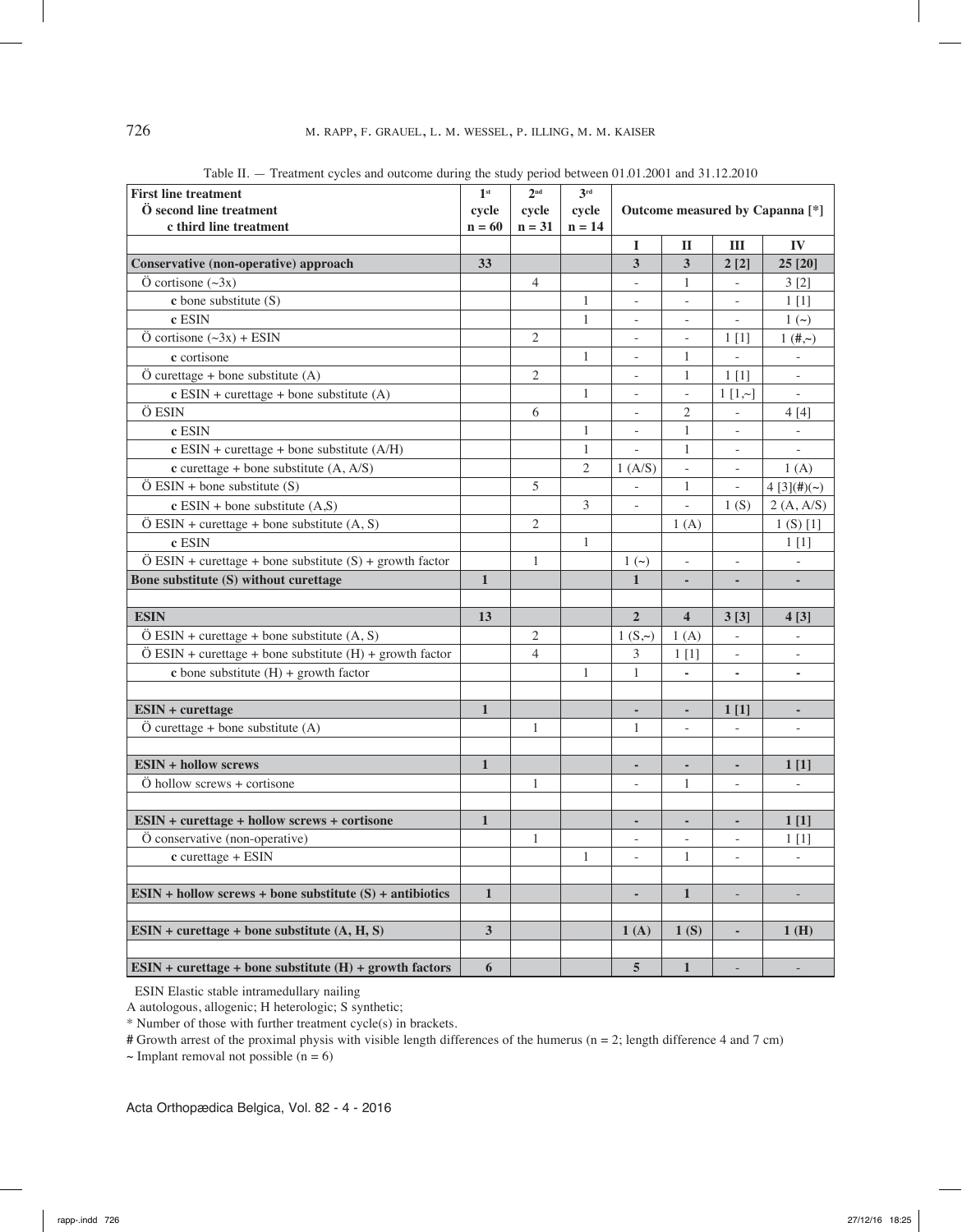patients removal of the nails was impossible and in two children a growth arrest of the proximal physis occurred. In these last two cases the results was a visible limb length difference of 4 cm and 7 cm with functional limitations.

#### **Discussion**

This study evaluated 105 different day-by-day treatment cycles in 60 children with a juvenile or aneurysmal bone cyst. It is one of the few studies that focus on the single cyst location 'humerus' combined with a cyst presentation as an 'acute pathological fracture' (*16*).

The total number of the study population appears low, but earlier reports about this rare condition often focus on only 20 patients or fewer, or include further locations such as femur, calcaneus, mandible or spine (*7,25*).

In line with the epidemiological literature on this kind of bone cyst, twice as many boys are affected as girls in our study, and juvenile bone cysts comprise more than 70% of humeral bone cysts (*34*).

To evaluate the success or failure of a treatment method one should focus on objective outcome criteria such as the Capanna classification using the evaluation of patient's X-rays, which was the approach in our study (*2,15*). It shows that, in most cases, a conservative (non-operative) approach fails in the aim of resolving the bone cyst; only 6 of 33 healed completely or in most part. This very low success rates are in accordance with the literature (*8,29*).

But, in evaluating a treatment, it is also of importance that success be reached in a short time period such as in the 1st, and not the 3rd, treatment cycle. The patient should experience minimal stress by the absence of refractures and redo surgery and a very low rate of co-morbidities such as sport restrictions or motion limitations (*16*). A current paper emphasizes the importance of a successful primary treatment: Donaldson and his colleagues report that, following a failed primary treatment of juvenile bone cysts, no spontaneous healing occurred in any of the 24 patients over a period of seven years, although nearly all growth plates were closed at last follow-up with a mean patient age of 17 years (*8*).

To focus again on the conservative (nonoperative) approach, our study demonstrates that this method led to most redo treatments and even combining with multiple cortisone injections (with or without intramedullary nailing) did not improve the success rates or minimize the complications. The total failure of multiple cortisone injections, giving no complete healing in any treatment cycle or combination in our study, might be related to the small number of only seven patients, but the review by Donaldson and his colleagues confirmed these results (*6*). This supports the conclusion that injections of cortisone should not be recommended for the treatment regime of juvenile or aneurysmal bone cysts.

Another common treatment method for pathological fracture caused by juvenile or aneurysmal bone cysts is the elastic stable intramedullary nailing of the affected long bone *(18,24)*. Following the primary nonoperative approach, elastic stable intramedullary nailing was the second common primary treatment of choice. But complete or partial healing of the cyst was achieved in only 6 of 13 patients; even combined with the use of this technique in the 2nd cycle after conservative treatment, the success remains moderate with redo surgery and a further treatment cycle needed in 10 out of 19 patients. Some studies in the literature report a success rate of about 50% in using this technique without open curettage or combined methods (*27*). The long-term use of elastic stable intramedullary nails while waiting for the healing of the cysts can lead to changing of the nails being necessary or to the removal of the implants being very difficult, if not impossible, as seen in six of our patients.

Further, we have to mention that two of our patients suffered a growth arrest of the proximal metaphysic plate with a relevant limb length discrepancy (shortening) and motion problems. Both these occurred after initial non-operative treatment and a later switch to elastic stable intramedullary nailing; in one case combined with multiple cortisone injections and in the other with bone substitutes leading to further changing of the nails and further bone substitute implantation. Whether this major complication is a direct effect of the nails affecting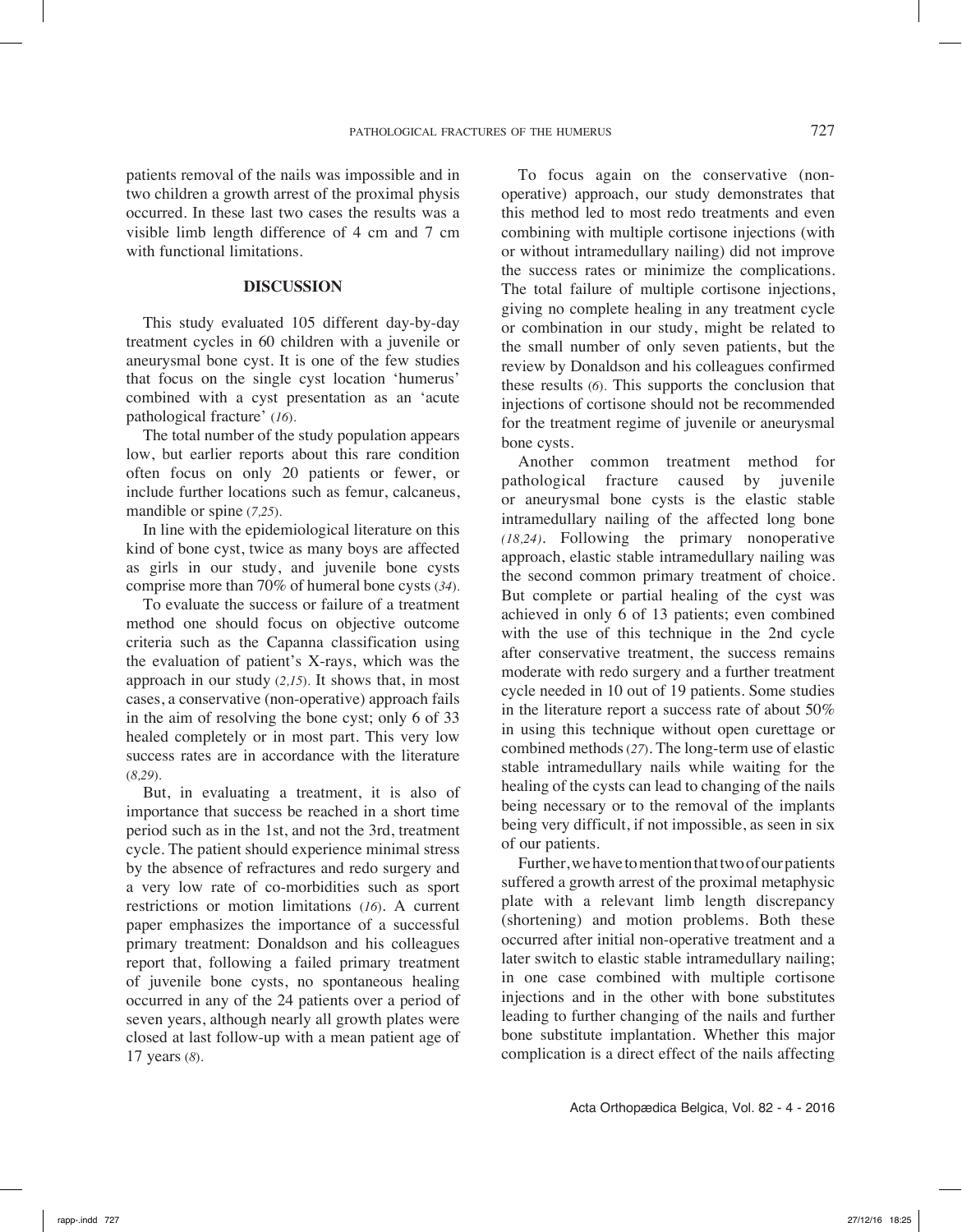the growth plate during the operation or a result of insufficient primary treatment resulting in further growth of the cysts thus destroying the plate, cannot be determined retrospectively (*10,19*). According to the post operatively x-rays the nails did not affect the growth plate.

In recent literature, biologicals (*3,30*) or combinations of osteosynthesis and biologicals attract more attention (*7,15,25*), but long term results are still rarely reported and these referring to the experiences of single centres with one combination (*3,17,33*). One finding of our multi-centre study is that the outcome varies greatly between different combinations of osteosynthesis and biologicals. Overall, the combined treatment with open curettage, elastic stable intramedullary nailing, (artificial) bone substitute (*9,22*) and (sometimes) growth factors (*21*) was performed successfully in 17 of 22 children as a 1st or 2nd line treatment. But those without added growth factors comprised all the failed treatments, success depended also on whether an autologous or synthetic bone substitute was used. Because of the very small numbers, the bone substitutes were not divided into different products, only categorised into their different origin material (A autologous/allogenis, H heterologic, S synthetic) (*9*). Our study emphasizes that the 'best' bone substitute for the treatment of juvenile and aneurismal bone cysts with a pathological fracture has not yet been found, and that multi-centre-trials are necessary both to eliminate the uncertainties of single centre studies and to study the side effects and complications of the different bone substitutes. We believe that results from trials of their use in non- or malunion in adults cannot be transferred into the every day treatment of bone cysts in children (*4*). Bone substitutes and additional growth factors vary widely in their biological characteristics, their origin and their risk profile and only a common study safety protocol could diminish the individual treatment risk for the child with a pathological fracture due to a juvenile or aneurismal bone cyst (*22,25*).

### **CONCLUSION**

The success rate, in the treatment of pathological fractures of the humerus caused by JBC or ABC,

Acta Orthopædica Belgica, Vol. 82 - 4 - 2016

is low in non-operative treatment, in elastic stable intramedullary nailing alone and in combinations with cortisone. Our results support a combined mechanical and biological treatment concept of osteosynthesis and biologicals, with open curettage, elastic stable intramedullary nailing, (artificial) bone substitute and suggested use of growth factors. But the best bone substitution and growth factors have to be evaluated, yet.

#### **REFERENCES**

- **1. Brecelj J, Suhodolcan L.** Continuous decompression of unicameral bone cyst with cannulated screws: a comparative study. *J Pediatr Orthop B* 2007 ; 16(5) : 367-372.
- **2. Capanna R, Dal Monte A, Gitelis S, Campanacci M.**  The natural history of unicameral bone cyst after steroid injection. *Clin Orthop Relat Res* 1982 ; 166 : 204-211.
- **3. Cho HA, Seo SH, Park SH, Park JH, Shin DS, Park IH.** Minimal invasive surgery for unicameral bone cyst using demineralised bone matrix: a case series. *BMC Musculoskeletal Disorders* 2012 ; 13 : 134.
- **4. Dimitriou R, Jones E, McGonagle D, Giannoudis PV.** Bone regeneration: current concepts and future directions. *BMC Medicine* 2011 ; 9 : 66.
- **5. Docquier PL, Delloye C.** Treatment of aneurysmal bone cysts by introduction of demineralized bone and autogenous bone marrow. *J Bone Joint Surg Am* 2005 ; 87 : 2253-2258.
- **6. Donaldson S, Chundamala J, Yandow S, Wright JG.**  Treatment for unicameral bone cysts in long bones: an evidence based review. *Orthop Rev (Pavia)* 2010 ; 2 : e13.
- **7. Donaldson S, Wright JG.** Recent developments in treatment for simple bone cysts. *Curr Opin Pediatr* 2011 ; 23 : 73-77.
- **8. Donaldson S, Wright JG.** Simple bone cysts: better with age ? *J Pediatr Orthop* 2015 ; 35 : 108-114.
- **9. Garcia P, Franz D, Raschke M.** Knochenersatzmaterialien – Grundlagen und klinischer Nutzen. [Bone substitutes – basic principles and clinical application]. *Z Orthop Unfall*  2014 ; 152 : 152-160.
- **10. Glowacki M, Ignys-O'Byrne A, Ignys I, Wroblewska K.** Limb shortening in the course of solitary bone cyst treatment – a comparative study. *Skeletal Radiol* 2011 ;  $40 \cdot 173 - 179$
- **11. Grzegorzewski A, Pogonowicz E, Sibinski M, Marciniak M, Synder M.** Treatment of benign lesions of humerus with resection and non-vascularised, autologous fibular graft. *Int Orthop* 2009 ; 34 : 1267-1272.
- **12. Hardes J, SchultheissM, Gosheger G, Schulte M.**  [The juvenile bone cyst: treatment with continuous decompression using cannulated screws]. *Orthopade* 2009 ; 38 : 256-262.
- **13. Hashemi-Nejad A, ColeWG.** Incomplete healing of simple bone cysts after steroid injections. *J Bone Joint Surg Br* 1997 ; 79 : 727-730.